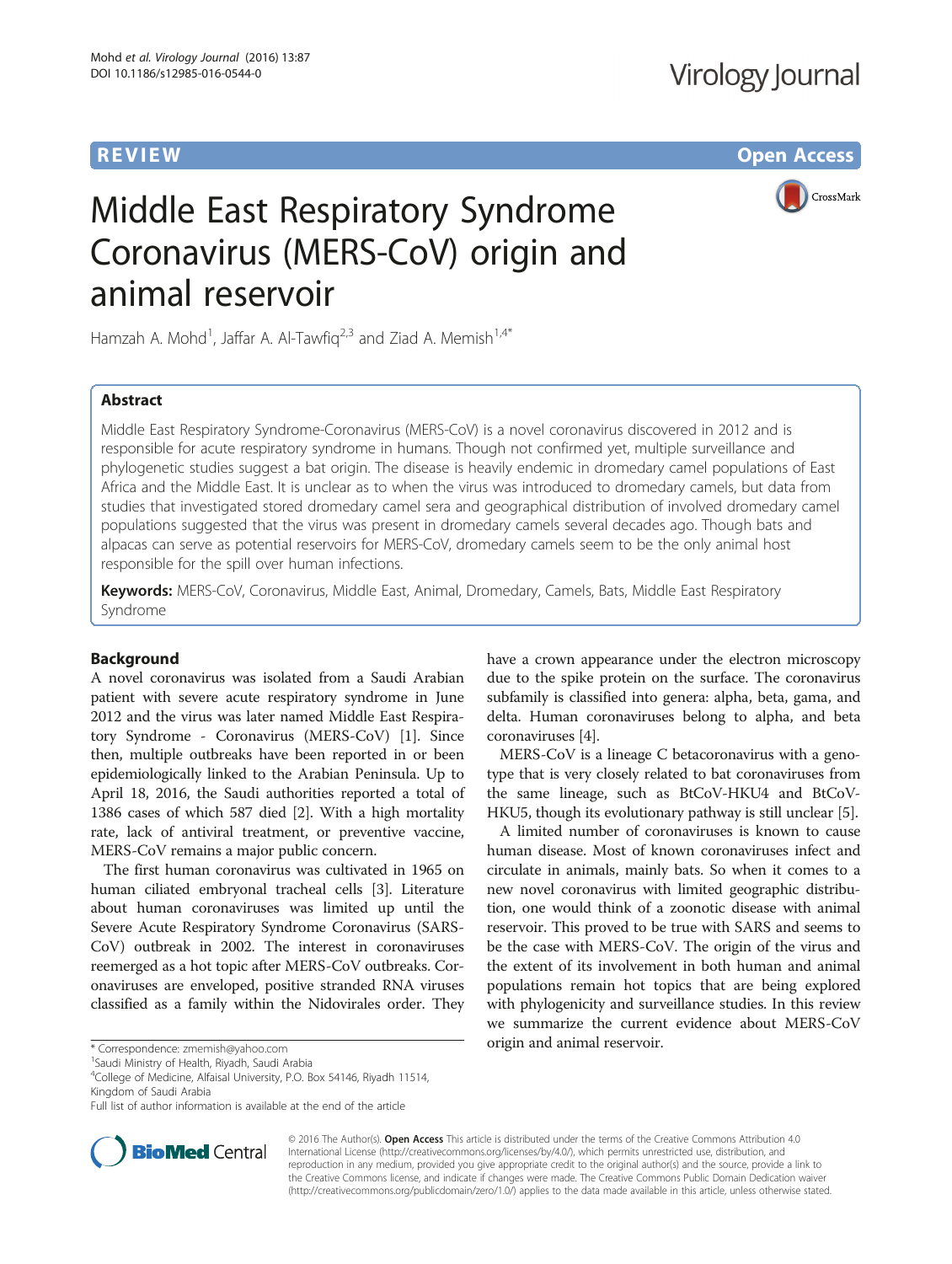# MERS-CoV origin

It is believed that MERS-CoV, like many other coronaviruses, originated in bats. This is based on the isolation of other lineage C beta-coronaviruses that are very closely related to MERS-CoV on phylogenetic analysis [[6, 7](#page-5-0)].

A large screening study for beta-coronaviruses from 5030 bats' fecal specimens was conducted between 2009 and 2011. In that study 4758 bats of ten different species from Ghana, and 272 Pipistrellus bats from four European countries were included [\[8](#page-5-0)]. Reverse Transcription Polymerase Chain Reaction (RT-PCR) was used to detect coronavirus RNA. Of the ten bat species tested in Ghana, only Nycteris gambiensis was found to carry 2c betacoronavirus. A round one fourth of the 185 Nycteris bats tested positive; this accounted for 1 % of whole tested bat's population from Ghana. Of the Pipistrellus bat species tested in Europe, 40 out of 272 (14.7 %) carried 2c betacoronavirus. Both 2c beta-coronaviruses isolated are genetically very closely related to MERS-CoV. This relatedness indicates that MERS-CoV likely originated from bats [[8](#page-5-0)]. Though the study had a good sample size and screened different geographical areas, none of those areas is known for MERS-CoV infection in humans or domestic animals.

A report from South Africa identified a bat derived coronavirus that has a very close phylogenetic relationship to MERS-CoV [\[9](#page-5-0)]. The virus was isolated from a Neoromicia cf. zuluensis bat sampled in 2011 [[9](#page-5-0)]. In Saudi Arabia, bat fecal samples collected in October of 2012 were tested for MERS-CoV RNA. A product obtained by PCR amplification of nucleic acid from a fecal pellet of a Taphozous perforatus bat captured in Bisha showed 100 % nucleotide match to the MERS-CoV cloned from an index case patient living in the same area [[10](#page-5-0)]. Though it was a single 190-nucleotide segment, it does give a clue that MERS-CoV might be circulating in bats and that Taphozous perforatus (Egyptian tomb bat) might be a source of MERS-CoV.

A study of 821 bats captured in Egypt and Lebanon between February 2013 and April 2015 did not detect MERS-CoV in any of the bats sampled [[11](#page-5-0)]. In that study three species: Taphozous perforatus, Pipistrellus deserti, and Rousettus aegyptiacus, were sampled from Egypt, and four species: Rhinolophus hipposideros, Miniopterus schribersii, Rhinolophus ferrumequinum, and Rousettus aegyptiacus, were sampled from Lebanon [[11](#page-5-0)]. Serum samples, oral and rectal swabs were collected and tested from live bats. Homogenized lung and liver material was tested from 72 bats that died or were euthanized upon capture [[11](#page-5-0)]. One limitation of this study is that most of the bats screened belong to one species, R. aegyptiacus (85 %), and limited numbers of the other species were tested, especially T. perforatus (10 %).

To further investigate the role of bats as a potential reservoir for MERS-CoV, an experimental study was conducted on Jamaican fruit bat (Artibeus jamaicensis). Ten bats were inoculated through intranasal and intraperitoneal routes with MERS-CoV [[12\]](#page-5-0). All bats showed evidence of infection as they shed the virus from their respiratory and, to a lesser extent, intestinal tract, but none of the bats showed clinical signs of disease [\[12](#page-5-0)]. The ability of MERS-CoV to replicate in bats without clinical signs of disease indicates that they can serve as a reservoir for MERS-CoV.

Thus, MERS-CoV, or its immediate ancestor, could have likely originated in bats, and that bats can serve as an ideal reservoir for MERS-CoV. It is difficult to proof that bats are the direct source of human disease, based on the available bats' screening studies. In addition, here is no clear direct contact between bats and humans, especially in Saudi Arabia where most of the cases are being diagnosed. A summary of important studies that screened bats for beta-coronaviruses and MERS-CoV is shown in Table [1.](#page-2-0)

## Animal reservoir

# Does MERS-CoV infect dromedary camels? Is there a role for dromedary camels in human disease?

The first evidence to link MERS-CoV to dromedary camels came from a serological study that investigated different animals: dromedary camels, cattle, sheep, goats and various other camelid species. MERS-CoV specific antibodies were only found in dromedary camels [\[13\]](#page-5-0).

Another evidence to link MERS-CoV to dromedaries was found after two human cases of MERS-CoV infection, diagnosed in October of 2013, and were linked to a farm in Qatar [[14\]](#page-5-0). In response, all the 14 dromedary camels on that farm were tested with RT-PCR. Eleven dromedary camels had positive nasal swabs for MERS-CoV. The nucleotide sequence of an ORF1a fragment and a  $4 \cdot 2$  kb concatenated fragment of three dromedary camel samples were very similar to the sequence from the two human cases linked to that farm [\[14\]](#page-5-0). Another study from Saudi Arabia described a 43 year old male who owned nine dromedary camels and was in direct contact with them up until he was diagnosed with MERS-CoV infection in November 2013 [[15\]](#page-5-0). Four of his dromedary camels were sick before his symptoms started. Cell cultures from a laboratory confirmed dromedary camel and the patient grew genetically identical MERS-CoV viruses [[15](#page-5-0)].

In addition to providing a virological confirmation of MERS-CoV in dromedary camels, the last two studies indicated a potential cross infection between dromedary camels and humans and that the virus could be transmitted from dromedary camels to humans through close contact [[14, 15](#page-5-0)]. A study that obtained the full genome of MERS-CoV from a dromedary camel in Qatar showed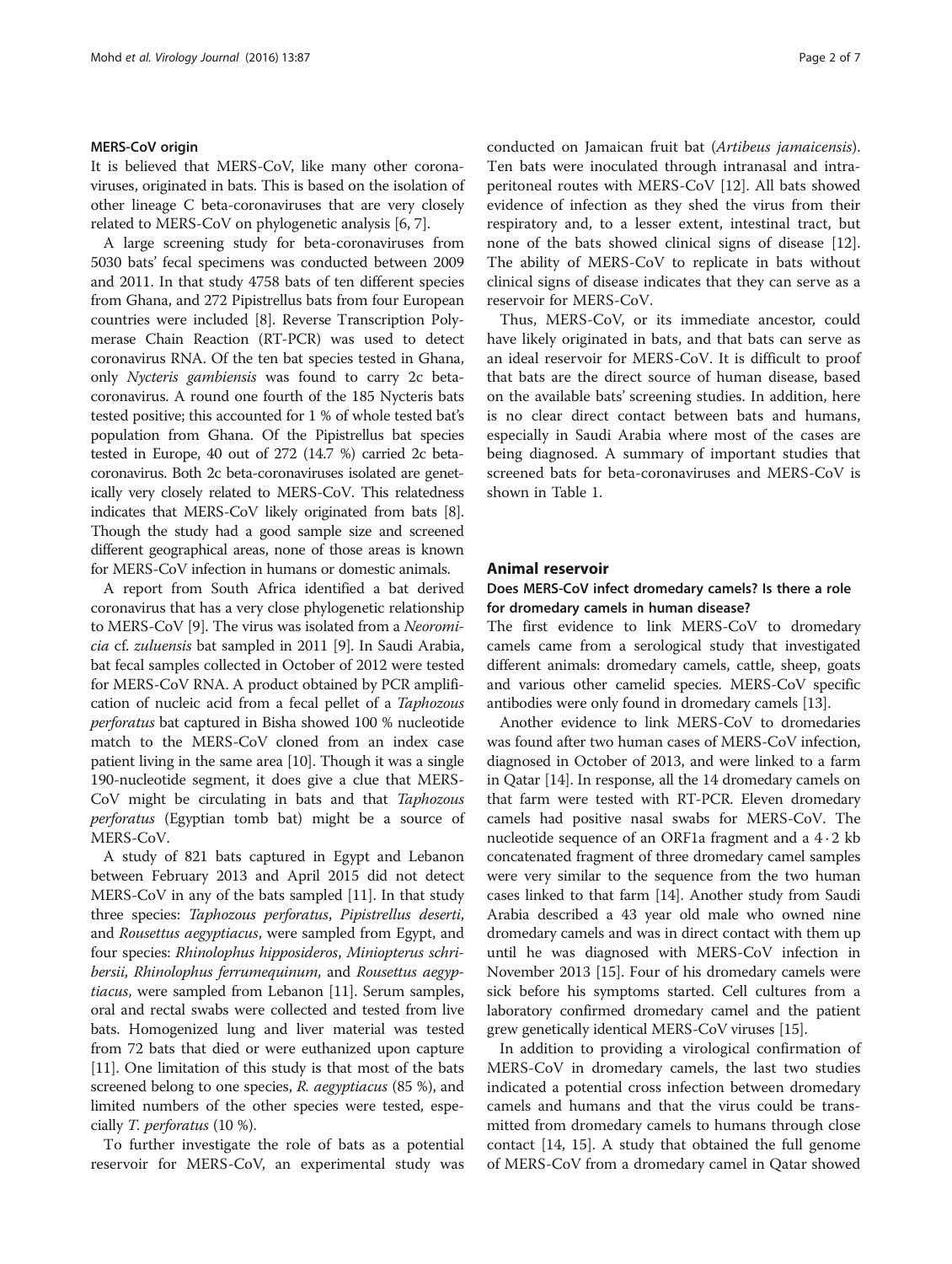| Location                                                 | Year      | Species                                                                                                                                      | Number | Specimen                                                                          | Virus                                                 | % Positive        |
|----------------------------------------------------------|-----------|----------------------------------------------------------------------------------------------------------------------------------------------|--------|-----------------------------------------------------------------------------------|-------------------------------------------------------|-------------------|
| Ghana [8]                                                | 2009-2011 | Nycteris cf. gambiensis                                                                                                                      | 185    | Fecal                                                                             | 2c betacoronaviruses<br>(closely related to MERS-CoV) | 24.9 %            |
| Ghana [8]                                                | 2009-2011 | 9 different species <sup>a</sup>                                                                                                             | 4573   | Fecal                                                                             |                                                       | $0\%$             |
| Europe [8]<br>(Germany, Netherland,<br>Romania, Ukraine) | 2009-2011 | Pipistrellus kuhlii, P. nathusii,<br>P. pipistrellus, P. pygmaeus                                                                            | 272    | Fecal                                                                             |                                                       | 14.7 %            |
| South Africa [9]                                         |           | 2011-2012 13 different species <sup>b</sup>                                                                                                  | 62     | Fecal pellets                                                                     | bat related-<br>alphacoronaviruses<br>betacoronavirus | 6.4 % 1.6<br>$\%$ |
| Saudi Arabia [10]                                        | 2012      | Rhinopomahardwickii, R.microphyllum, 96<br>Taphozous perforatus, P. kuhlii,<br>Eptesicus bottae, Eidolon helvum, and<br>Rosettus aegyptiacus |        | Throat swab, serum,<br>urine, rectal swab or<br>fecal pellets                     | MERS-CoV                                              | 1%                |
| Saudi Arabia [10]                                        | 2013      | R.hardwickii, T.perforates, P.kuhlii                                                                                                         | 14     | Throat swabs, roost<br>feces                                                      | MERS-CoV                                              | $0\%$             |
| Egypt $[11]$                                             |           | 2013-2015 T. perforatus                                                                                                                      | 82     | Serum/rectal (alive)                                                              | MERS-CoV                                              | $0\%$             |
|                                                          |           | P. deserti                                                                                                                                   | 31     |                                                                                   |                                                       |                   |
|                                                          |           | R. aegyptiacus                                                                                                                               | 257    |                                                                                   |                                                       |                   |
| Lebanon [11]                                             | 2013-2015 | R. hipposideros                                                                                                                              | 4      | Homogenized lung<br>and liver material<br>(if died or euthanized<br>upon capture) |                                                       | $0\%$             |
|                                                          |           | Miniopterus schribersii                                                                                                                      | 6      |                                                                                   |                                                       |                   |
|                                                          |           | R. ferrumequinm                                                                                                                              | 3      |                                                                                   |                                                       |                   |
|                                                          |           | R. aegyptiacus                                                                                                                               | 438    |                                                                                   |                                                       |                   |

<span id="page-2-0"></span>**Table 1** Summary of important studies that screened bats for beta-coronaviruses and MERS-CoV

a<br>Coleura afra, Hipposiderosabae, H. cf. gigas, H. fuliginosus, H. jonesi, H. cf. ruber, Rhinolophus alcyone, R. landeri, Taphozous perforates

<sup>b</sup>Chaerephonpumilus, Mops condylurus, Tadaridaaegyptiaca, H.caffer, Miniopterus natalensis, Nycteristhebaica, R.clivosus, R. darlingi, Neoromicia capensis,

N. nana, N. cf. zuluensis, Scotophilus viridis, Rousettus aegyptiacus

that MERS-CoVs from dromedary camel and humans are nearly identical [[16](#page-5-0)].

A nation-wide cross-sectional serological study done in Saudi Arabia between December 1st 2012 and December 1st 2013 in which serum samples from slightly over ten thousand individuals, whom age and sex distribution largely matched the general population, were tested for MERS-CoV antibodies [[17](#page-5-0)]. Positive results were confirmed in 15 individuals (0.15 %). Of note, seropositivity was significantly higher in dromedary camel exposed individuals compared to the rest of the study population; fifteen times higher in shepherds and twenty three times higher in slaughterhouse workers [\[17\]](#page-5-0). This study does not only support the theory of dromedary camel role in human infection but also indicates a higher prevalence of human seropositivity than expected, based on reported cases from Saudi Arabia.

In another study, 498 serum samples obtained from Qatar and Europe between 2013 and 2014 were tested for MERS-CoV antibodies. 294 samples were obtained from persons with occupational dromedary camel contact in Qatar; the remaining 204 samples were obtained from persons with no dromedary camel contacts from both Qatar and Europe. Around 7 % of those with dromedary camel contact tested positive for MERS-CoV antibodies, while none of the samples from persons with no dromedary camel contacts tested positive [\[18\]](#page-5-0).

A case control study assessed differences in environmental exposure between thirty laboratory confirmed primary MERS-CoV cases and 116 controls. The study was conducted between March and November of 2014, and the cases represented 8 out of 13 regions in Saudi Arabia. The study concluded that direct dromedary camel exposure within two weeks of symptoms onset is independently associated with MERS-CoV infection [\[19\]](#page-6-0).

So the evidence points to a close dromedary camel contact as a major risk for human infection. In order to better understand the ecology of MERS-CoV infection in dromedary camels, three adult dromedary camels were inoculated with a human isolate of MERS-CoV. Each dromedary camel was inoculated though intratracheal, intranasal and conjunctival routes. Transient, primarily upper respiratory tract infection developed in each of the three camels. Each dromedary camel shed large quantities of virus from the upper respiratory tract, evidenced by the presence of infectious viruses in nasal swab samples and, to a lesser extent, in oral samples. No infectious virus or viral RNA was detected in fecal, urine, serum or whole blood samples [[20\]](#page-6-0). After authentication, the virus was recovered from respiratory tissues and some lymph nodes draining the respiratory system of one dromedary camel, but not in any other organs. These findings were consistent with the data from naturally infected dromedary camels [[6, 15](#page-5-0), [21](#page-6-0), [22\]](#page-6-0). Some studies reported the detection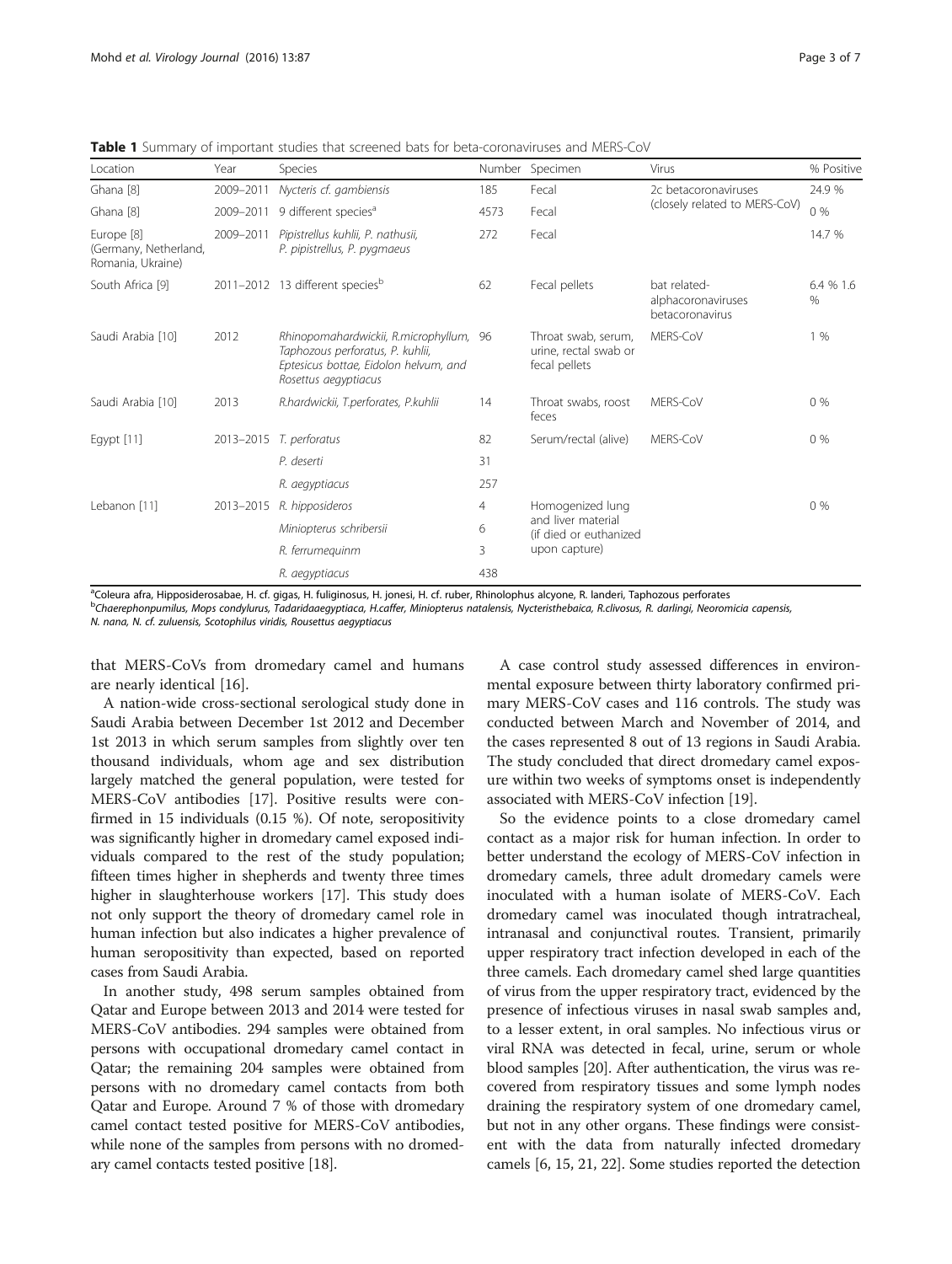of MERS-CoV virus from fecal specimen, though virus detection rates were far lower than in nasal swab specimens [\[22](#page-6-0)–[24\]](#page-6-0). One study in particular reported detection of MERS-CoV RNA in the milk of five out of seven infected dromedary camels [\[23\]](#page-6-0).

A vaccine expressing the MERS-CoV spike protein was shown to confer mucosal immunity in dromedary camels with evidence of serum neutralizing antibodies and significant reduction in excreted infectious virus and viral RNA transcripts in vaccinated animals [\[25\]](#page-6-0).

Based on surveillance and epidemiological studies, it is obvious that MERS-CoV infects dromedary camels, which serve as a reservoir with spell over human infections through close dromedary camel contacts [\[13](#page-5-0)–[15](#page-5-0), [17](#page-5-0)–[19](#page-6-0), [24](#page-6-0)]. The exact routes of transmission are not very well understoodbut direct contacts with Dromedary camels or the handling of surfaces or objects contaminated with dromedary camels' respiratory or fecal material may as well pose a risk for infection.

# What is the extent of MERS-CoV infection in dromedary camels?

Multiple surveillance studies explored the extent of MERS-CoV infection in dromedaries. Presence of specific MERS-CoV antibodies in dromedary camels' sera was used as an indicator of previous exposure to the virus, while the presence of MERS-CoV RNA material in nasal secretions, usually identified through RT-PCR, indicated current infection and active viral shedding.

Serum samples from 303 dromedary camels from Saudi Arabia were screened in 2013 and found to have a high seropositivity of 72 % to MERS-CoV [\[21](#page-6-0)].

All serum samples from 50 dromedary camels in Oman were positive for MERS-CoV specific antibodies [[13\]](#page-5-0). Similar results were reached from a larger study conducted in United Arab Emirates (UAE), where 500 dromedary camels' sera screened in 2013 revealed 96 % seropositivity [[26\]](#page-6-0).

In Africa, a study assessed the geographic distribution of MERS-CoV among dromedaries by investigating serum samples from Nigeria, Tunisia, and Ethiopia. In Nigeria, serum samples collected between 2010 and 2011 from 358 adult dromedaries distributed over 4 provinces were tested, and 94 % were positive for MERS-CoV antibodies. In Tunisia, serum samples collected in 2009 and 2013 from 204 dromedaries distributed over 3 provinces were tested and 48.5 % were positive for MERS-CoV. In Ethiopia, 96.3 % of the serum samples collected between 2011 and 2013 from 188 dromedaries, distributed over 3 provinces, were positive for MERS-CoV antibodies [[27](#page-6-0)].

Another study was conducted in Kano, Nigeria in January 2015. Nasal swabs and blood samples were collected from dromedary camels shortly after slaughter at a slaughterhouse. The samples were tested for the presence of MERS- CoV RNA using RT-PCR from nasal swabs. Sera were tested for the presence of specific MERS-CoV antibodies. Of the 132 dromedary camels screened with nasal swabs, 14 were found to carry the virus RNA (11 %). The overall seropositivity was 95 % [\[28\]](#page-6-0).

A random group of 105 dromedary camels presented for slaughter in Qatar at two occasions in 2014 were sampled for MERS-CoV. Nasal, oral, bronchial and rectal swabs were tested for MERS-CoV. A high proportion (59 %) of them was actively shedding the virus at the time of slaughter. The percentage of positive samples was the highest for nasal samples, followed by oral swabs, fecal swabs, and bronchial swabs. Co-circulation of multiple MERS-CoV variants, evidenced by five different sequence types, demonstrates multiple virus introductions likely related to the flow of new dromedary camels from different origins [\[24\]](#page-6-0).

Those findings indicate a widespread exposure to MERS-CoV in the dromedary camel populations of Africa and the Arabian Peninsula, to the extent that almost every adult dromedary camel got infected at some point in life.

# Do dromedary camels differ in their vulnerability to MERS-CoV infection based on age?

Two hundred and three samples from live dromedary camels in Saudi Arabia were collected in 2013 and found to have a high seropositivity (72 %) to MERS-CoV [[21](#page-6-0)]. Seropositivity was higher among adults dromedary camels (two years and older) compared to juvenile dromedary camels (less than two years of age), 95 % vs. 55 % respectively [[21](#page-6-0)]. Increasing seropositivity with age might be related to increased likelihood of exposure and subsequent infection over time.

In the same study, 202 dromedary camels' nasal swabs were tested for the presence of MERS-CoV RNA material using RT-PCR; 25 % were positive. In other words, one fourth of the tested dromedary camel population was shedding the virus and was potentially infectious. Of those shedding the virus 71 % were juvenile and 29 % were adult dromedary camels older than two years [\[21\]](#page-6-0). The results indicate that juvenile dromedary camels might be at higher risk of contracting the virus. An explanation could be that they are naive to the virus and lack neutralizing antibodies.

# When was the virus introduced to dromedary camels?

In an attempt to investigate the time frame of MERS-CoV introduction to dromedary camel population, multiple studies screened stored serum samples. 100 % seropositivity was found in 151 dromedary camel serum samples obtained in 2003 from UAE dromedary camels [\[26](#page-6-0)]. Archived serum samples, obtained from dromedary camels in Saudi Arabia from1992 through 2010, were found to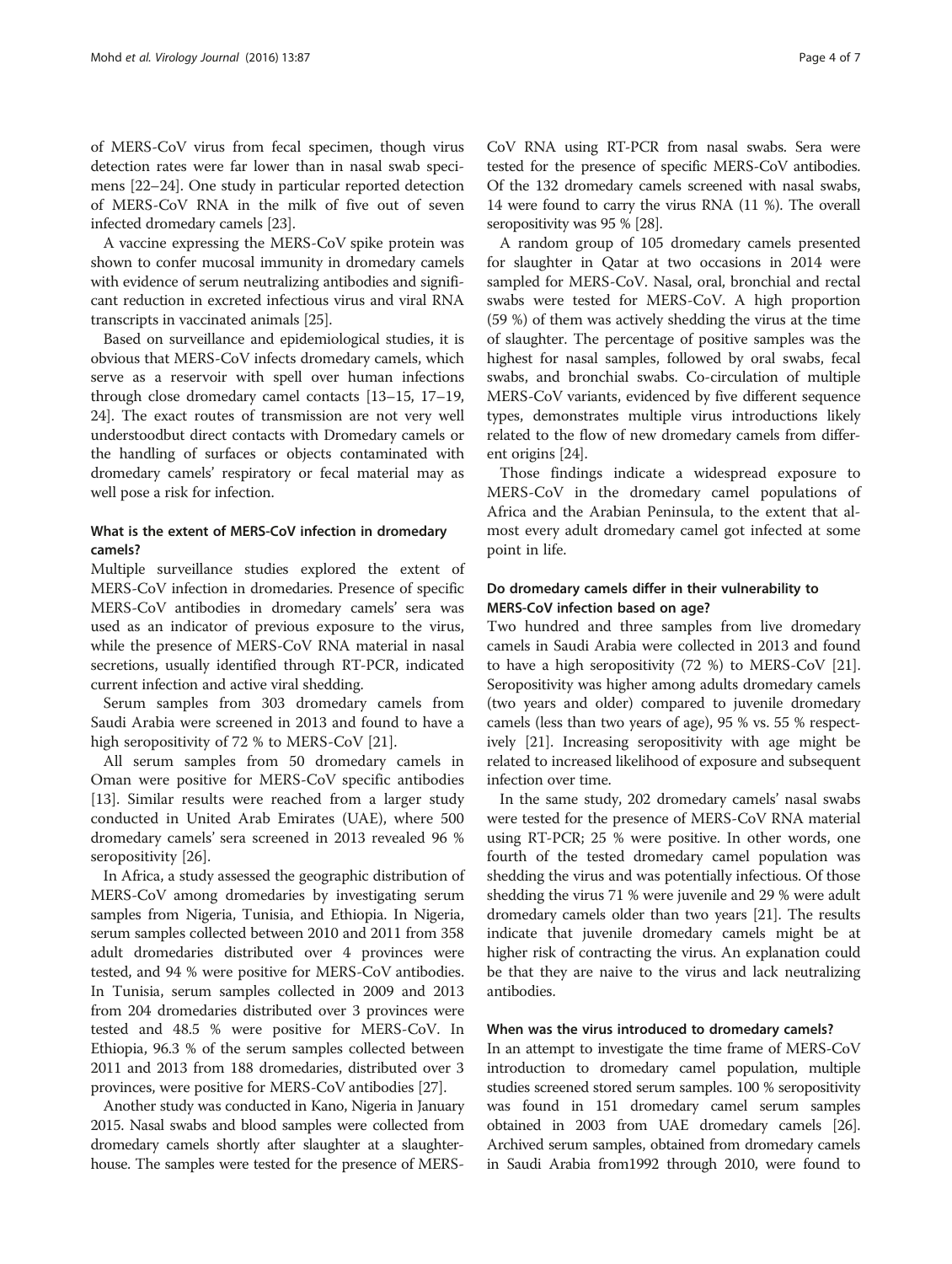have a high seropositivity ranging from 72 % to 100 % [\[21](#page-6-0)]. 189 stored dromedary camel serum samples from Egypt, collected in 1997, and from Sudan and Somalia, collected between 1983 and 1984, were tested, and 81 % were found to have neutralizing antibodies to MERS-CoV [\[29](#page-6-0)]. Another study from Kenya showed similar results [\[30\]](#page-6-0). This implies that MERS-CoV has been heavily endemic in both the Middle East and East Africa's dromedary camels for decades.

In addition to evaluating MERS-CoV distribution and the infection burden in dromedary camel populations, screening different geographic areas might also help predict when MERS-CoV was introduced to dromedary camels. Historically and up to the early twentieth century, both dromedary and bactrian camels played a vital role in carrying passengers and goods in North Africa, the Middle East, and East Asia. For the same reason, they were imported to Australia in the nineteenth century. After the invention of automobile and the use of trains, use and travel of dromedary and bactrian camels between countries was limited.

Serum samples collected from 105 dromedary camels living in the Canary Islands, a Spanish archipelago located just off the southern coast of Morocco, between 2012 and 2013 were tested, and 14 % were found to have antibodies against MERS-CoV [[13\]](#page-5-0). This indicates that a small proportion of Canary Island dromedary camels were exposed to the virus at some point in time. This low percentage, compared to East Africa and the Arabian Peninsula, might be related to the isolated nature of the Canary Islands, as they are off the West African coast and are governed by Spain. Those two factors might limit the interaction of the island's dromedary camels with those from other parts of Africa. This theory was later supported by another study conducted in early 2015. In this study, a representative sample of 170 dromedary camels on the Canary Islands was investigated; only 4.1 % were seropositive for MERS-CoV. All the seropositive dromedary camels were imported from Africa 20 or more years prior. This led to the conclusion that active infection and shedding didn't take place on the Canary Islands [\[31\]](#page-6-0).

In an attempt to screen feral camels in Australia, 307 dromedary camels' sera from two different locations were sampled between December 2013 and June 2014. All tested negative for specific MERS-CoV antibodies [[32](#page-6-0)].

In Kazakhstan 550 camels' sera: 455 dormeday and 95 bactrian, camels with two humps (Camelus bactrianus), were screened for MERS-CoV between February and March 2015, and all tested negative [[33](#page-6-0)]. Another surveillance study was conducted in southern Mongolia in November of 2014. In that study, 210 bactrian camels from 12 herds were screened. All samples tested negative, and the study concluded that MERS-CoV was not present in bactrian camels of the screened areas [[34](#page-6-0)].

A serological and virological surveillance study of ten bactrian camel herds in three areas of the West of Inner Mongolia Autonomous Region (IMAR) was conducted in 2015. One hundred and ninety Bactrian camels were sampled; nasal swab and serum samples were collected from each Bactrian camel. All samples turned negative and the study concluded that there was no MERS-CoV circulating among Bactrian camels in the West IMAR [[35](#page-6-0)].

Based on the above studies, it seems that MERS-CoV infection is limited to dromedary camel populations in Africa and the Middle East. This may indicate that dromedary camel infection could have been introduced at a point in time when the dromedary camel caravans between Asia, Middle East, and Africa were no longer active.

# Are there other domestic animal reservoirs for MERS-CoV?

In an attempt to investigate the possibility of other reservoirs, multiple domestic animal populations were screened. In a serological study, conducted in Saudi Arabia between 2010 and 2013, sera from 100 sheep, 45 goats, 50 cattle, and 240 chickens representing different geographical areas within the country were collected. All samples tested negative for MERS-CoV [[36](#page-6-0)]. In another study, serum samples from 36 goats and 102 sheep from central Saudi Arabia tested negative for MERS-CoV antibodies as well [[21](#page-6-0)]. In 2013 a similar study was conducted in Jordan. None of the 150 goats, 126 sheep and 91 cows tested was found positive for MERS-CoV antibodies [\[37](#page-6-0)]. Sera from European sheep, goats, and cattle had no evidence of MERS-CoV antibodies as well [[13\]](#page-5-0).

Equids were also screened for MERS-CoV antibodies. 192 adult horse samples from UAE and 861 samples from Spain (697 horses, 82 donkeys, and 82 mules) were screened. All were seronegative for MERS-CoV [\[38\]](#page-6-0).

Dromedary camels seemed to be the only domestic animal reservoir for MERS-CoV up until a recent study conducted in Qatar in April of 2015 investigated the MERS-CoV infection status of 15 healthy alpacas (Vicugna pacos) in a herd of 20 that shared a barn complex with dromedaries. All tested alpacas were seropositive to MERS-CoV (100 %). Of note, MERS-CoV is endemic in Qatar's dromedaries, and nine out of ten dromedary camels that shared the same barn complex were seropositive for MERS-CoV [[39](#page-6-0)]. This indicates the susceptibility of alpacas for natural MERS-CoV infection and the potential for a new MERS-CoV animal reservoir. Of note, a previous study found no evidence for MERS-CoV infection in alpacas from regions where MERS-CoV is not endemic [\[13\]](#page-5-0).

In another study 3 alpacas were experimentally infected through intranasal insulation of MERS-CoV viruses. All got infected and shed the virus; they also transmitted the infection to two out of three other alpacas that shared the same room. Similar to dromedary camels, infected alpacas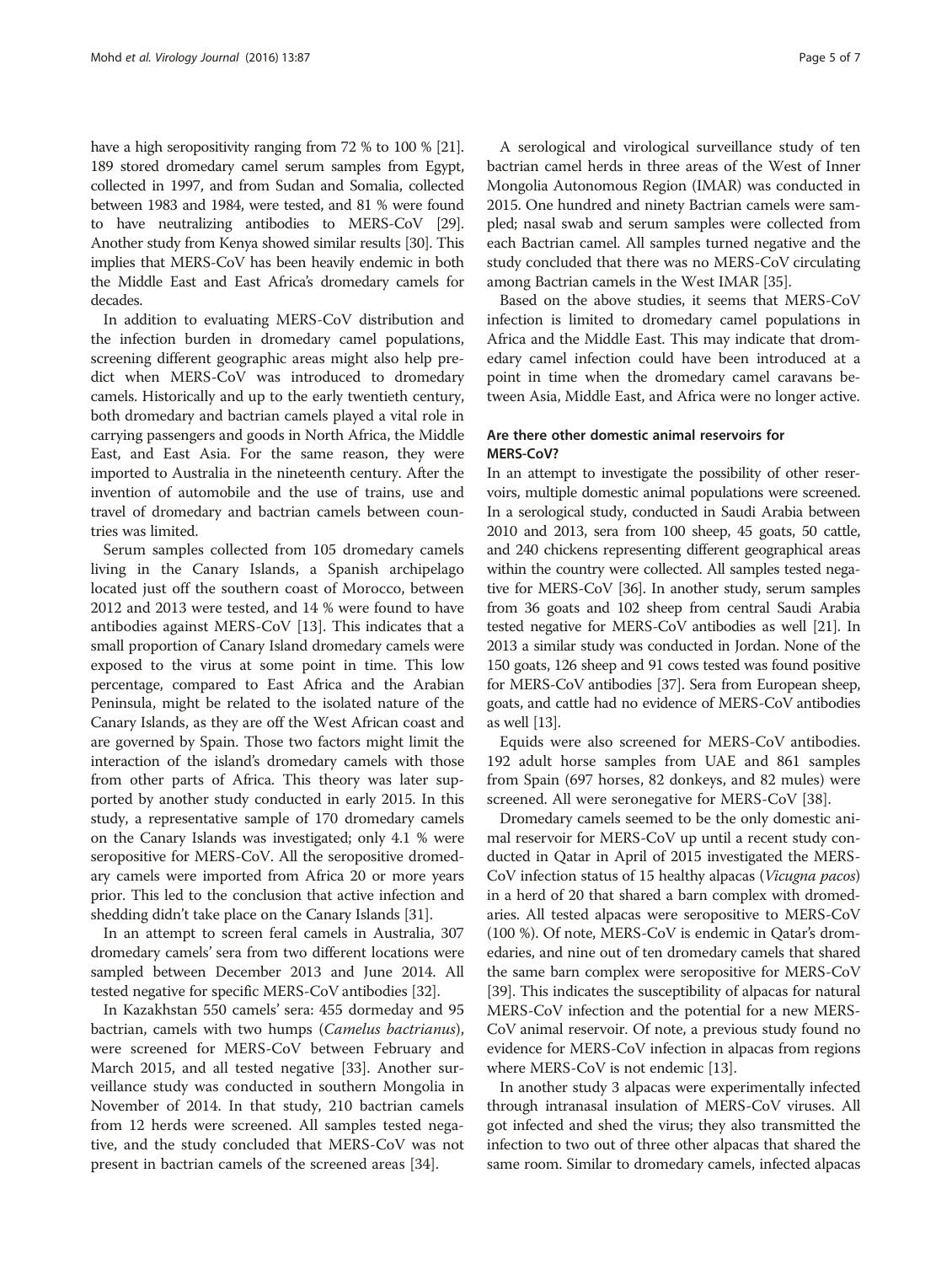<span id="page-5-0"></span>didn't develop fever, but unlike dromedary camels, none of the alpacas had any observable nasal discharge over the course of infection. All infected animals were able to mount neutralizing antibodies to MERS-CoV [\[40](#page-6-0)].

Those studies indicate that alpacas, similar to dromedary camels, can be infected and potentially serve as a reservoir.

# Conclusion

Our experience with MERS-CoV is of zoonotic nature, transmitted to humans from infected dromedary camels. The origin of MERS-CoV viral infection is not very well understood. It could have originated in bats and transmitted to dromedary camels at some unknown time in the past.

The virus seems to be well maintained in dromedaries, which serve as a reservoir with a spill over human infections. Sporadic human cases in areas where MERS-CoV is endemic in dromedary camels are likely to continue to happen.

The awareness of the disease and the easy access to a more developed health care system could explain the higher incidence of MERS-CoV diagnosis in Saudi Arabia compared to other countries in Africa where the disease is likely to be overlooked.

Larger scale serological screening of human populations in areas where MERS-CoV is endemic in dromedary camels should be considered. More extensive screening of bats in Saudi Arabia and East Africa, especially the Egyptian tomb bat, needs to be considered. Screening dromedary camel populations in Africa (Sahara desert and surrounding areas), and East Asia (Pakistan, Afghanistan, and Iran) will help better delineate the geographical distribution of dromedaries involvement.

Experimental MERS-CoV inoculation of other domestic animals will help define predisposed groups and should be considered so as to guide screening efforts for other potential reservoirs.

#### Abbreviations

IMAR, Inner Mongolia Autonomous Region; MERS-CoV, Middle East Respiratory Syndrome - Coronavirus; RT-PCR, Reverse Transcription - Polymerase Chain Reaction; SARS-CoV, Severe Acute Respiratory Syndrome - Coronavirus; UAE, United Arab Emirates

#### Acknowledgement

None.

# Funding

None.

#### Availability of data and materials None.

#### Authors' contributions

HM carried the literature review and wrote the first draft, JAT and ZAM finalized the manuscript and the literature review. All authors read and approved the final manuscript.

#### Competing interests

The authors declare that they have no competing interests.

#### Author details

<sup>1</sup> Saudi Ministry of Health, Riyadh, Saudi Arabia. <sup>2</sup> Johns Hopkins Aramco Healthcare, Dhahran, Saudi Arabia. <sup>3</sup>Indiana University School of Medicine Indianapolis, IN, USA. <sup>4</sup> College of Medicine, Alfaisal University, P.O. Box 54146, Riyadh 11514, Kingdom of Saudi Arabia.

### Received: 10 February 2016 Accepted: 18 May 2016 Published online: 03 June 2016

#### References

- 1. Zaki AM, Boheemena S, Bestebroer TIM, Osterhaus A, Fouchier R. Isolation of a novel coronavirus from a man with pneumonia in Saudi Arabia. N Engl J Med. 2012;367:1814–20. doi:[10.1056/NEJMoa1211721](http://dx.doi.org/10.1056/NEJMoa1211721).
- 2. Command and Control Center (CCC) Statistics April 2016.Ministry of Health (MOH) –Kingdom of Saudi Arabia. [http://www.moh.gov.sa/en/CCC/](http://www.moh.gov.sa/en/CCC/PressReleases/Pages/default.aspx) [PressReleases/Pages/default.aspx.](http://www.moh.gov.sa/en/CCC/PressReleases/Pages/default.aspx) Accessed 15 Apr 2016.
- 3. Tyrel DA, Bynoe ML. Cultivation of a novel type of common cold virus in organ culture. Br Med J. 1965;1(5448):1467–70.
- 4. Chan JF, Lau SK, To KK, Cheng VC, Woo PC, Yuen KY. Middle East respiratory syndrome coronavirus: another zoonotic betacoronavirus causing SARS-like disease. Clin Microbiol Rev. 2015;28:465–522. doi[:10.1128/CMR.00102-14.](http://dx.doi.org/10.1128/CMR.00102-14)
- 5. Boheemena S, Graafa M, Lauberb C, Bestebroera TM, Raja S, Zaki AM, et al. Genomic characterization of a newly discovered coronavirus associated with acute respiratory distress syndrome in humans. mBio 3(6). doi: [10.1128/mBio.00473-12](http://dx.doi.org/10.1128/mBio.00473-12).
- 6. De Benedictis P, Marciano S, Scaravelli D, Priori P, Zecchin B, Capua I, et al. Al-pha and lineage C betaCoV infections in Italian bats. Virus Genes. 2014;48:366–71. doi:[10.1007/s11262-013-1008-x.](http://dx.doi.org/10.1007/s11262-013-1008-x)
- 7. Wacharapluesadee S, Sintunawa C, Kaewpom T, Khongnomnan K, Olival KJ, Epstein JH, et al. Group C betacorona-virus in bat guano fertilizer, Thailand. Emerg Infect Dis. 2013;19:1349–51. doi:[10.3201/eid1908.130119.](http://dx.doi.org/10.3201/eid1908.130119)
- 8. Annan A, Baldwin HJ, Corman VM, Klose SM, Owusu M, Nkrumah EE, et al. Human betacoronavirus 2c EMC/2012-related viruses in bats, Ghana and Europe. Emerg Infect Dis. 2013;19:456. doi[:10.3201/eid1903.121503.](http://dx.doi.org/10.3201/eid1903.121503)
- 9. Ithete NL, Stoffberg S, Corman VM, Cottontail VM, Richards LR, Schoeman MC. Close relative of human middle East respiratory syndrome coronavirus in bat, South Africa. Emerg Infect Dis. 2013;19:1697–9. doi[:10.3201/eid1910.130946](http://dx.doi.org/10.3201/eid1910.130946).
- 10. Memish ZA, Mishra N, Olival KJ, Fagbo SF, Kapoor V, Epstein JH, et al. Middle East respiratory syndrome coronavirus in bats, Saudi Arabia. Emerg Infect Dis. 2013;19:1819. doi[:10.3201/eid1911.131172.](http://dx.doi.org/10.3201/eid1911.131172)
- 11. Shehata MM, Chu DKW, Gomaa MK, AbiSaid M, El Shesheny R, Kandeil A, et al. Surveillance for coronaviruses in bats, Lebanon and Egypt, 2013–2015. Emerg Infect Dis. 2016;22. doi: [10.3201/eid2201.151397.](http://dx.doi.org/10.3201/eid2201.151397)
- 12. Munster VJ, Adney DR, Doremalen NV, Brown VR, Miazgowicz KL, Milne-Price S, et al. Replication and shedding of MERSCoV in Jamaican fruit bats (Artibeus jamaicensis). Sci.Rep. 6:21878. doi: [10.1038/srep21878.](http://dx.doi.org/10.1038/srep21878)
- 13. Reusken CB, Haagmans BL, Muller MA, Gutierrez C, Godeke GJ, Meyer B, et al. Middle East respiratory syndrome coronavirus neutralising serum antibodies in dromedary camels: a comparative serological study. Lancet Infect Dis. 2013;13:859–66. doi:[10.1016/S1473-3099\(13\)70164-6.](http://dx.doi.org/10.1016/S1473-3099(13)70164-6)
- 14. Haagmans BL, Al Dhahiry SHS, Reusken CBEM, Raj VS, Galiano M, Myers R, et al. Middle East respiratory syndrome coronavirus in dromedary camels: an outbreak investigation. Lancet Infect Dis. 2013;14:140–5. doi[:10.1016/](http://dx.doi.org/10.1016/S1473-3099(13)70690-X) [S1473-3099\(13\)70690-X.](http://dx.doi.org/10.1016/S1473-3099(13)70690-X)
- 15. Azhar EI, El-Kafrawy SA, Farraj SA, et al. Evidence for camel-to-human transmission of MERS coronavirus. N Engl J Med. 2014;370:2499–505. doi[:10.1056/NEJMoa1401505.](http://dx.doi.org/10.1056/NEJMoa1401505)
- 16. Raj VS, Farag EABS, Reusken CBEM, Lamers MM, Pas SD, Voermans J, et al. Isolation of MERS coronavirus from a dromedary camel, Qatar, 2014. Emerg Infect Dis. 2014;20(8):1339–42. doi:[10.3201/eid2008.140663](http://dx.doi.org/10.3201/eid2008.140663).
- 17. Müller MA, Meyer B, Corman VM, Al-Masri M, Turkestani A, Ritz D, et al. Presence of Middle East respiratory syndrome coronavirus antibodies in Saudi Arabia: a nationwide, cross-sectional, serological study. Lancet Infect Dis. 2015;15:559–64. doi:[10.1016/S1473-3099\(15\)70090-3.](http://dx.doi.org/10.1016/S1473-3099(15)70090-3)
- 18. Reusken CBEM, Farag EABA, Haagmans BL, Mohran KA, Godeke G-J, Raj VS, et al. Occupational exposure to dromedaries and risk for MERS-CoV